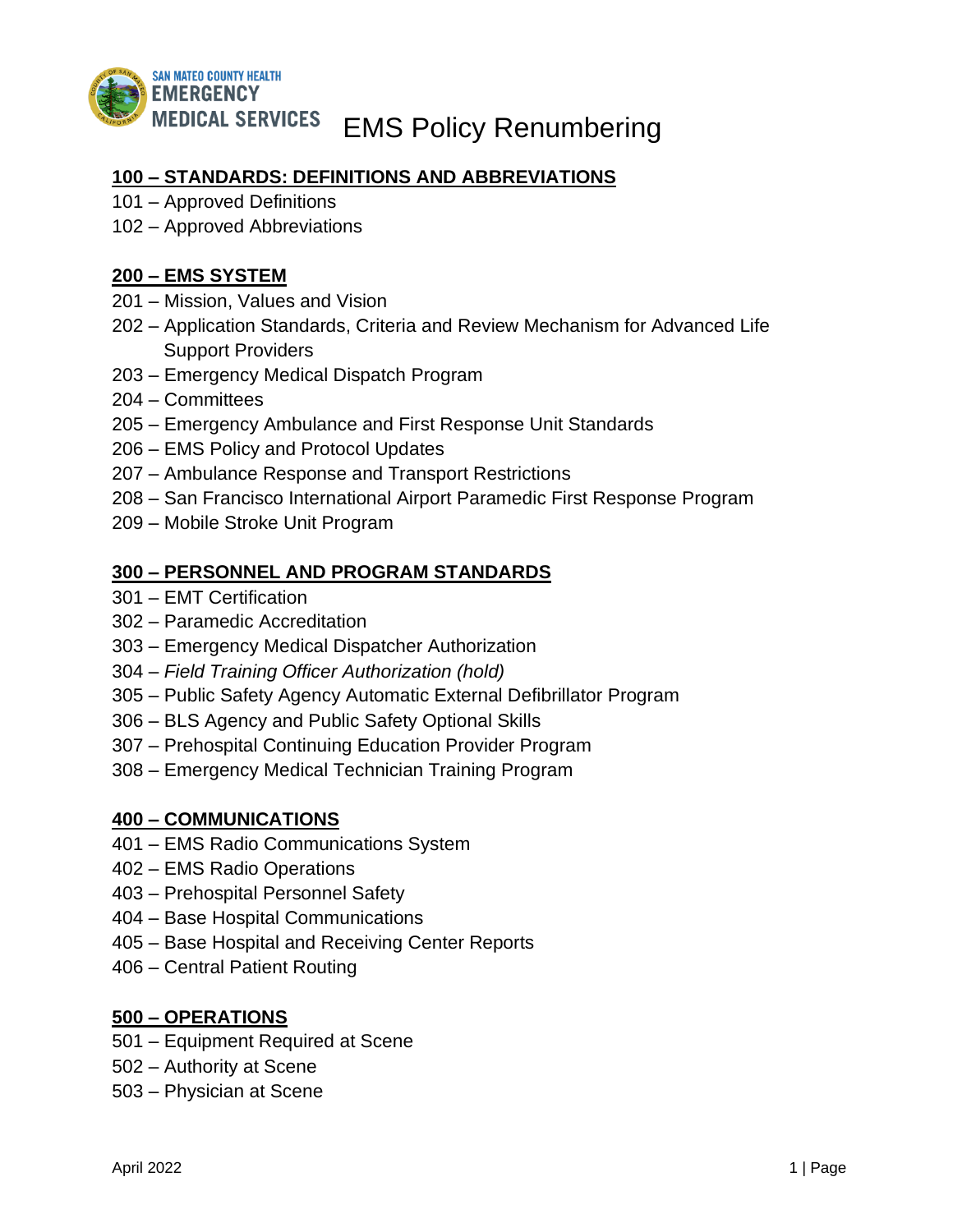

- Cancelling or Downgrading an EMS Response
- Patient Destination Determination
- EMS Supervisor Role
- Determination of Death
- Search for Donor Card
- Utilization of EMS Aircraft
- Intercounty Emergency Responses
- Special Response Areas
- Safely Surrendered Baby Program
- Law Enforcement Requesting an EMS Response
- Patient Extrication in Limited Access Areas
- Reporting Suspected Abuse
- Fireline Paramedics
- Tactical Emergency Medical Support Team
- Confidentiality of Patient Information
- Receiving Hospitals
- Management of Controlled Substances
- Refusal of Emergency Medical Care or Transport
- Stroke Triage and Patient Destination
- EMS Event Reporting
- EMS System Issue Resolution
- Patient Restraint
- Multi-Casualty Incidents
- *– Active Shooter Incident (hold)*
- *–* ALS to BLS Downgrade

## **– FACILITIES**

- 601 Base Hospital Standards and Designation
- 602 Ambulance Diversion
- 603 Hospital Emergent Interfacility Transfers
- 604 Trauma Center Standards
- 605 STEMI Receiving Center Standards and Designation

## **– DATA COLLECTION AND SYSTEM EVALUATION**

- 701 Documentation Standards
- 702 Transmission of Cardiac Monitor Data
- 703 EMS Data Collection and Reporting